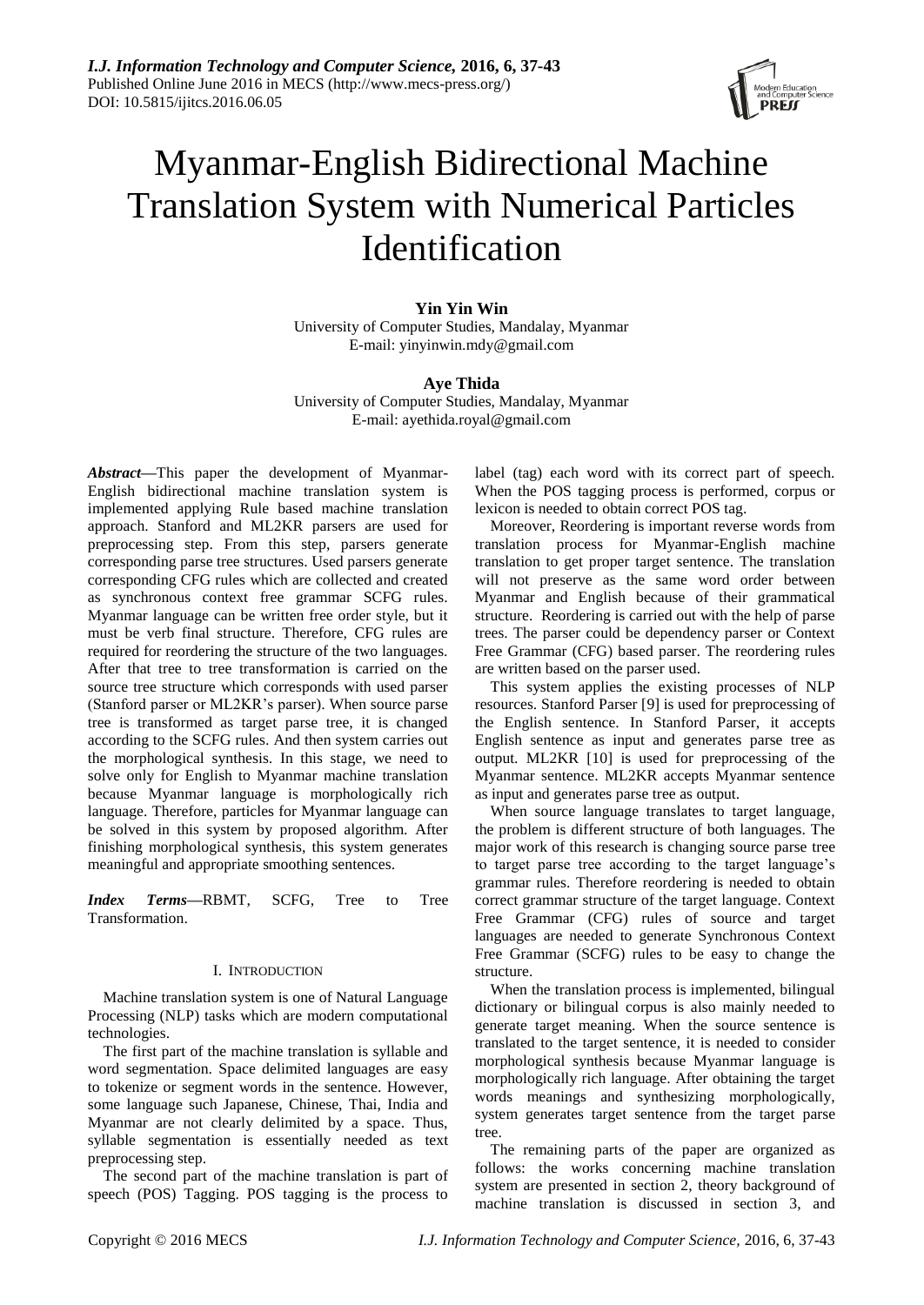architecture of the proposed system of bidirectional translation system is described in section 4. In addition, how to parse a input sentence, how to change tree structure, how to specify the target words, how to synthesize morpheme and how to generate target sentence are described in this section 4. Evaluation results are expressed in section 5 and section 6 concludes the paper.

## II. RELATED WORK

Language is very important part of the communication. There are many different languages spoken in this world among which English is the global language. The most of the information is available in English. Mr.Uday C. Patkar et.al (2012) introduced mechanism which converts multi sentences, question sentences of English to Sanskrit text to speech conversion. They stated that the model consists of array of translation rules to translate from source to target sentence, which is the frame of Rule based Machine Translation System [4].

Fai Wong et.al (2011) described the application of MT based on Constraint Synchronous Grammar (CSG) in devices with limited re-sources. This paper presented the application of Constraint Synchronous Grammar (CSG) formalism to MT for handheld devices [5].

Shibli Syeed Ashrafi et.al (2013) proposed a bi-lingual MT system for Bangla translation of an English simple assertive sentence employing structural analysis using grammatical rule-based approach in the form of contextfree grammars (CFGs) [6].

Khaled Shaalan et.al (2010) described the development of a novel English-Arabic bi-directional rule-based transfer MT tool in the agriculture domain [3].

R. Harsha Wardhan (2011) developed a rule-based machine translation system for English to Malayalam language pair. Their system took in the English sentence as input and parse with the help of Stanford Parser [11].

T. T. Zin et.al (2011) presented Myanmar phrases translation model with morphological analysis. The system was based on statistical approach. In statistical machine translation, large amount of information was needed to guide the translation process. When small amount of training data was available, morphological analysis was needed especially for morphology rich language. Bayes rule was also used to reformulate the translation probability of phrase pairs. Experiment results showed that proposed system could improve translation quality by applying morphological analysis on Myanmar language [7].

#### III. MACHINE TRANSLATION TECHNIQUES

Machine Translation refers to the use of computers to automate some of the tasks or the entire task of translating between human languages. The major machine translation techniques are:

2) Example Based Machine Translation (EBMT) and

## 3) Rule Based Machine Translation (RBMT).

#### *A. Statistical Machine Translation*

The statistical machine translation (SMT) is a machine translation paradigm where translations are generated on the basis of statistical models whose parameters are derived from the analysis of bilingual text corpora [8][12]. The SMT is a corpus based approach, where a massive parallel corpus is required for training the SMT systems. The SMT systems are built based on two probabilistic models: language model and translation model. The advantage of SMT system is that linguistic knowledge is not required for building them. The difficulty in SMT system is creating massive parallel corpus [4][13].

### *B. Example Based Machine Translation*

The example based machine translation (EBMT) is the corpus based approach without any statistical models. The example based systems are trained with the parallel corpus of example sentences, similar to SMT systems. The example based systems generally don't learn from the corpus. They store the parallel corpus and uses matching algorithms to search and retrieve the sentences. The translation memories (TM) are built to aid the human translators by serving as an assisting tool for translation. The advantage of translation memories are easy to implement and linguistic knowledge is not required [4][13].

## *C. Rule Based Machine Translation*

The rule based machine translation system translates the source text into target text by a set of linguistic rules. Three techniques of machine translation – Direct, Interlingua and Transfer based are applicable to rule based machine translation system. The rule based machine translation system is developed by hand coded rules for translation. The system requires good linguistic knowledge to write the rules and a bilingual dictionary is also needed. Other MT systems like SMT and EBMT requires huge parallel corpus for training. The rule based systems are highly suited for translation of Myanmar-English Languages because the bilingual dictionary could be collected easily compared to parallel corpus and the rules could also be written well with the help of linguists. The rule based system which has been developed follows the transfer based approach of reordering rules. The drawback of rule based system is that the system is confined with the rules and the rules will evolve with the language over time [4][13].

1) *Direct Approach:* Direct approach involves in four stages to translate any language to other language. Morphological analysis can be done i.e., identified the tense for the verb then Identify the constituents and Reorder the constituents based on target. Replace the source words to target with the help of dictionary. But direct approach in not a minimal structure and semantic analysis also won't produce a long term solution for MT [2][14].

<sup>1)</sup> Statistical Machine Translation (SMT),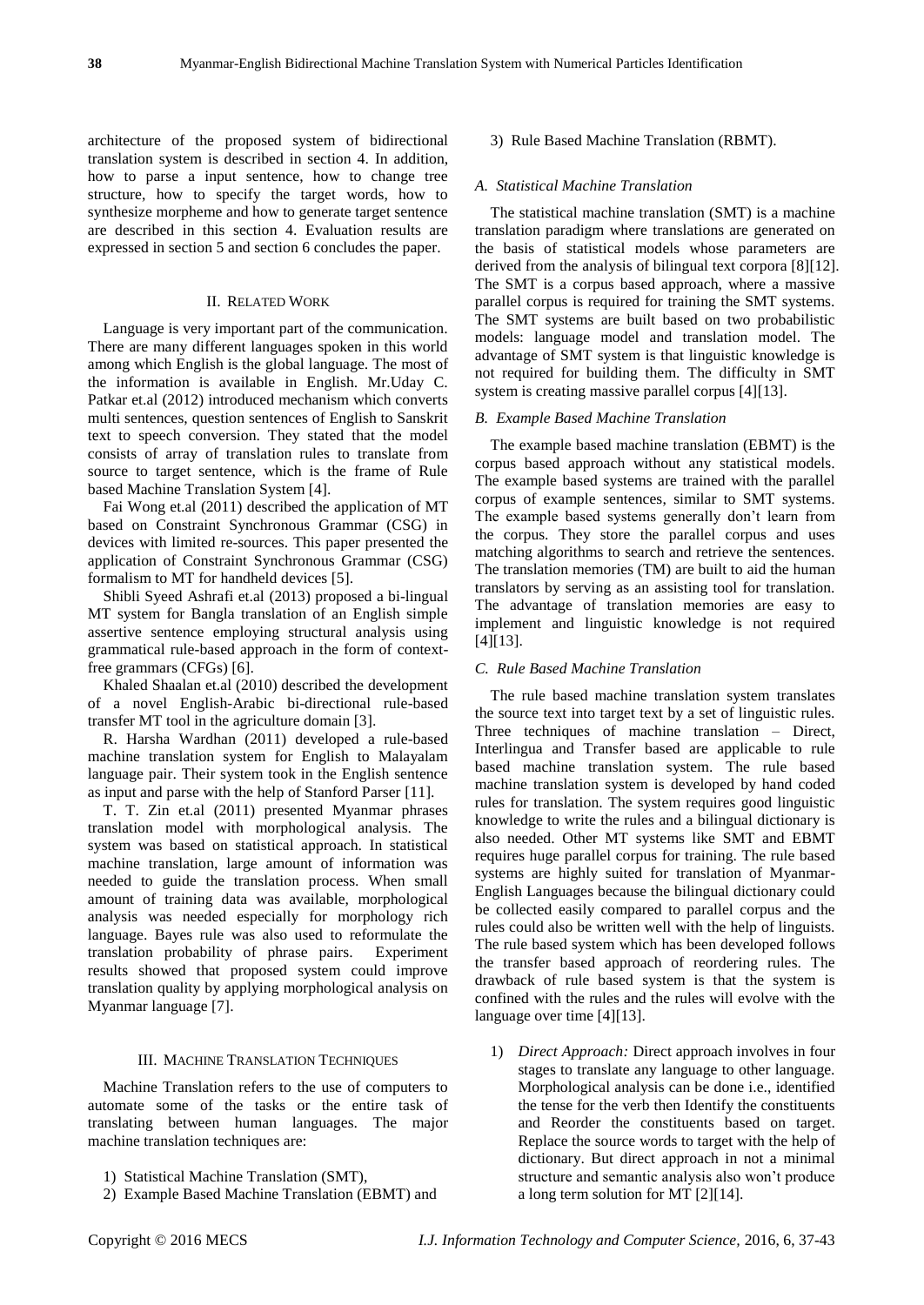2) *Transfer Approach:* Transfer model involves three stages: analysis, transfer and generate. Analyze the source sentence, transfer the structure of source sentence to the structure of target sentence finally translate the word, number, gender in the target words. But in this approach n generating components, n analysis components and n(n-1) transfer components are needed for n language translation, it will increase memory and working principle [2][15].

English structural order is SVO (Subject-Verb-Object) whereas Myanmar structural order is SOV. So the system needs to use rules and then parse tree yields the structure of a sentence. On the basis of the structural differences between the source and target language, a transfer based approach is applied by tree to tree transformation.

3) *Interlingua Approach:* The Interlingua approach considers MT as a two stage process: Extracting the meaning of a source language sentence in a language-independent form, and, Generating a target language sentence from the meaning. In this approach, burden on the analysis and generation components increases. Have to choose between various possible parses for a sentence, identify the universal concepts that the sentence refers to, and understand the relations between various concepts expressed in the sentence [2].

## IV. SYSTEM ARCHITECTURE DESIGN

A Rule based machine translation system for Myanmar-English language pair has been developed. System architecture of this system is shown in Fig. 1. The system accepts Myanmar or English sentence as an input. By using Stanford or ML2KR's parser, input sentence is parsed to generate parse tree structure with respective POS Tags. Then the system performs tree to tree transformation by using SCFG rules. Bilingual Lexicon is used to specify source words to target words. In the morphological synthesis, particles or classifiers are mainly considered for articles or cardinal numbers because Myanmar language is morphologically rich. Finally, Target sentence is generated.

## *A. Parsing Input Sentence*

Parser plays as an important role in machine translation system. In this system, Stanford parser and ML2KR's parser are used for preprocessing step of an input source sentence. Stanford parser is for parsing input English sentence. ML2KR's parser is for parsing the given input Myanmar sentence. A parse tree structure is generated with respect to the parser. Moreover, CFG rules are gotten by using parsers. Thus, SCFG rules are generated for tree to tree transformation via CFG rules. Example original parse trees of these parsers are shown in Fig. 2 and Fig. 4.



Fig.1. System Architecture.

- 1) *Context-Free Grammar:* There are four categories in Context Free Grammar. They are
- **Set** of non terminal symbols- grammatical categories
- **Set** of terminal symbols- words
- Set of Productions- (unordered) (rewriting) rules and
- Distinguished symbol- start symbol.

According to the Stanford parser, the CFG rules of an English sentence are shown in the following as an example which is "She is sleeping".

| <b>ROOT</b> | → | S          |
|-------------|---|------------|
| S           | → | $NP + VP$  |
| <b>NP</b>   | → | <b>PRP</b> |
| <b>PRP</b>  | → | She        |
| <b>VP</b>   | → | $VBZ + VP$ |
| <b>VBZ</b>  | → | is         |
| VP          | → | <b>VBP</b> |
| VBP         | → | sleeping   |

According to the ML2KR's parser, the CFG rules of a Myanmar sentence are shown in the following as an example which is "သူမသည် အိပ်စက်နေသည်".

- $S \rightarrow NP NOM+VEND$
- $NP$  NOM  $\rightarrow NP+PREF$  NOM
- $NP$   $\rightarrow$  PRON PERSON
- PRON-PERSON  $\rightarrow$ သူမ
- PREP\_NOM  $\rightarrow$  သည်
- VEND  $\rightarrow$  V
- $V$   $\rightarrow$ အိပ်စက်နေသည်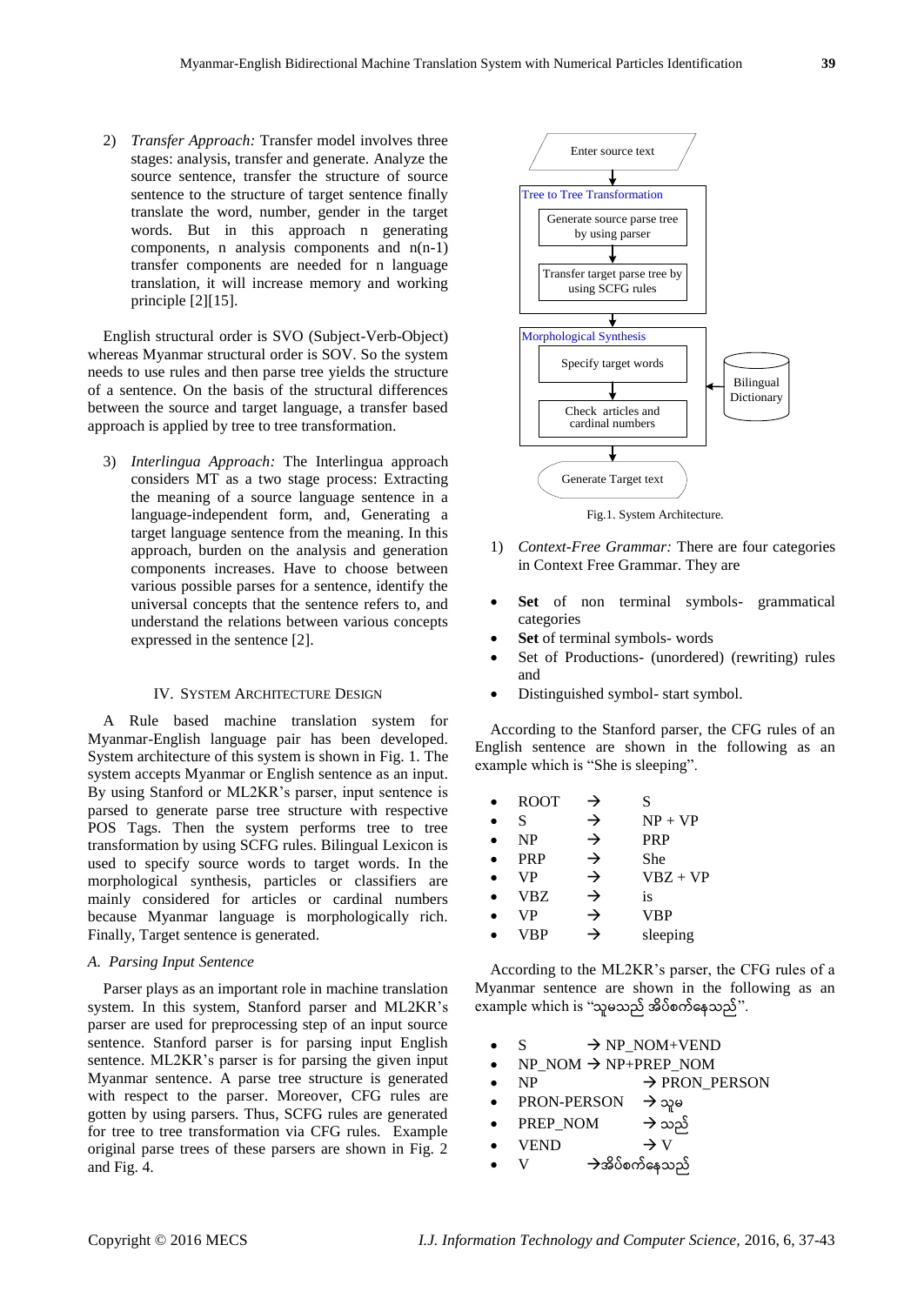2) *Synchronous Context-Free Grammar for Tree Transformation:* Synchronous Context Free Grammars (SCFG) is the mapping between two context free rules that specify how source language structures correspond to target language structures. It is a kind of context free grammar that generates pair of strings: English CFG rules and Myanmar CFG rules pairs. These rules are used to adjust the structures of the two languages. Example SCFG rules are shown in Table 1 and Table 2.

| E-CFG             | <b>M-CFG</b>  |
|-------------------|---------------|
| NP PP             | PP NP         |
| DT NNS            | <b>NNS</b>    |
| NNP               | <b>NNP</b>    |
| PRP\$ NN          | PRP\$ NN      |
| <b>VBZ VP</b>     | <b>VP</b>     |
| <b>VB NP PP</b>   | <b>PP VB</b>  |
| <b>VBG PP</b>     | PP VBG        |
| <b>VBZ NP</b>     | NP VBZ        |
| <b>VBD PRT NP</b> | NP PRT VBD    |
| VBP NP PRT PP     | <b>PP VBP</b> |
| IN NP             | NP IN         |
| TO NP             | NP TO         |
|                   |               |

Table 1. Example SCFG rules for English Parse Tree

|  | Table 2. Example SCFG Rules for Myanmar Parse Tree |  |  |  |  |  |  |
|--|----------------------------------------------------|--|--|--|--|--|--|
|--|----------------------------------------------------|--|--|--|--|--|--|

| <b>Phrases</b>                                      | M-CFG                                 | <b>E-CFG</b>                                   |  |
|-----------------------------------------------------|---------------------------------------|------------------------------------------------|--|
| S                                                   | NP NOM<br>NP ARRIVAL<br><b>VEND</b>   | NP NOM VEND<br>NP ARRIVAL                      |  |
| NP NOM<br>S<br>NP COMPLEMENT<br><b>VERB STATIVE</b> |                                       | NP NOM<br><b>VERB STATIVE</b><br>NP COMPLEMENT |  |
| NP NOM                                              | NP PREP NOM                           | NP                                             |  |
| NP OBJ                                              | NP PREP OBJ                           | NP                                             |  |
| NP ARRI<br>VAL.                                     | <b>NOUN ARTIFACT</b><br>PREP ARRIVAL  | PREP ARRIVAL<br><b>NOUN ARTIFACT</b>           |  |
| NP DEPA<br>TURE                                     | <b>NOUN ARTIFACT</b><br>PREP DEPATURE | PREP_DEPATURE<br><b>NOUN ARTIFACT</b>          |  |

### *B. Tree to Tree Transformation*

Tree to tree transformation is carried out with the help of parse trees. The parser could be dependency parser or Context Free Grammar (CFG) based parser. The reordering rules or SCFG rules are generated based on the parser used in machine translation system.

Syntactic structure of the source English text changes to Syntactic structure of the target Myanmar text. The syntactic information of source sentence from Stanford parser is produced as a source parse tree. The syntactic pattern of source sentence maps with source rule, and then the corresponding target rule is changed. The source parse tree is modified with respect to the target rule as a target parse tree.

An English sentence is composed of NP (Noun phrase) and VP (Verb Phrase) by Stanford Parser. Noun phrase is also composed of NP only, NP and PP (Preposition Phrase) or NN and PP, and so on. Moreover, Verb phrase contains different phrases types: VP, NP, ADJP, ADVP, and so on. The phrases are composed of different types. Therefore, they are recursively changed by using SCFG rules.



Fig.2. Parse Tree of English Sentence



Fig.3. Parse Tree of English Sentence after Recursively Transforming



Fig.4. Parse Tree Structure of Myanmar Sentence

However English sentence structure is SVO (Subject-Verb-Object). Myanmar sentence structure is different from English Sentence Structure. Myanmar sentence structure is SOV (Subject-Object-Verb) but the structure may be OSV (Object-Subject-Verb). So Myanmar sentence structure can be written free order but its structure is verb final structure. So, phrases in a sentence are needed to reorder as phrase level transformation. Moreover, Myanmar phrase structure is not the same with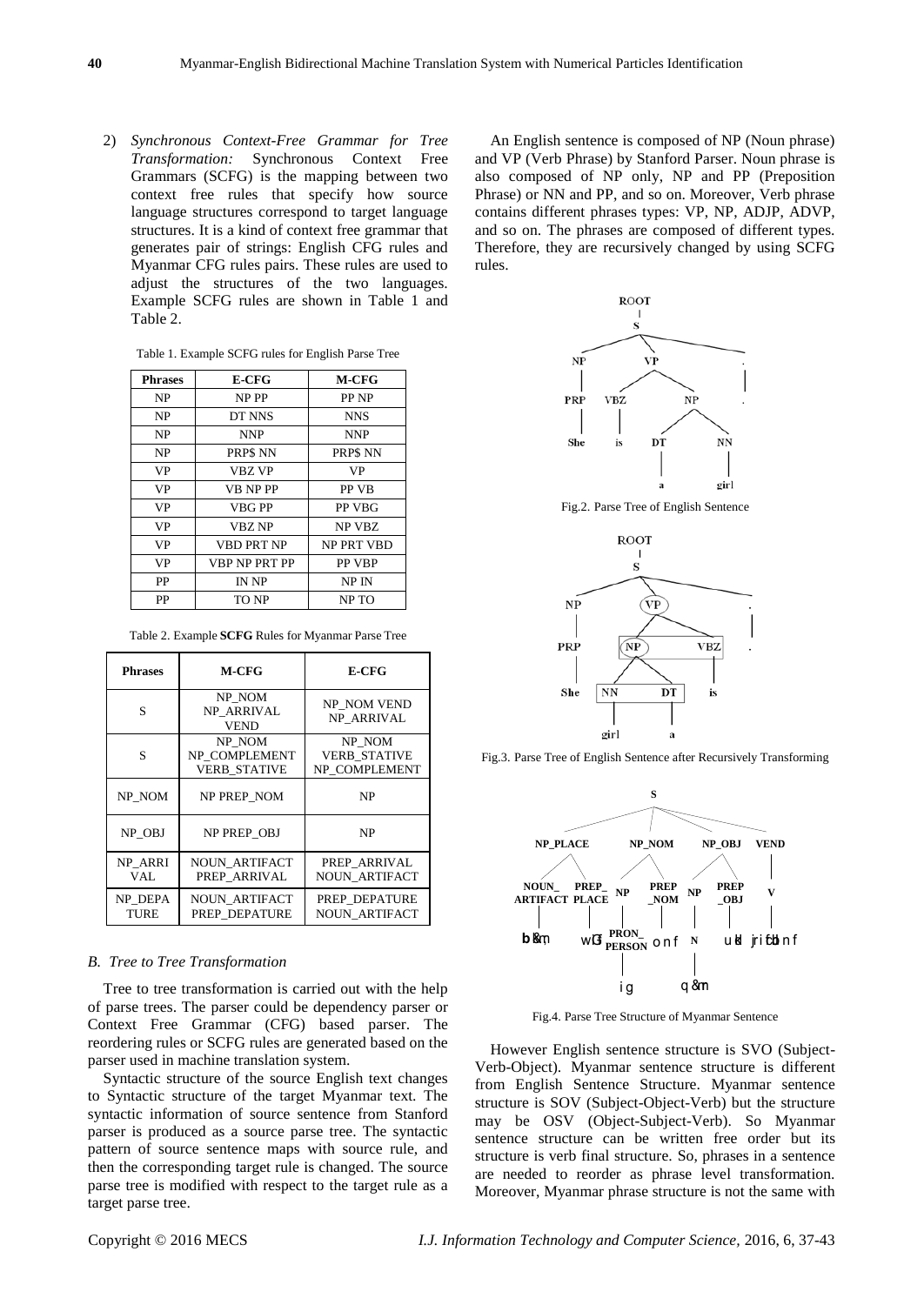English phrase structure. So, words are needed to change as word level transformation. After transforming tree structure, target tree structures are shown in Fig. 3 and Fig. 5.



Fig.5. Parse Tree Structure after Phrase Level and Word Level Transforming

## *C. Target Word Specification from Bilingual Lexicon*

The lexicon contains words and their corresponding meanings. The bilingual lexicon has the words in one language and their meanings in the other. English-Myanmar bilingual lexicon is used in the machine translation system for translating the English words to equivalent Myanmar words and Myanmar words to equivalent English words.

English-Myanmar bilingual lexicon is used to specify the target words. At that time, we need to justify part of speech of English words with fields of this lexicon. There are nine parts of speech in Myanmar Grammar. In this lexicon, there are two fields for noun words. They are plural noun and singular noun. 'Engword\_S' field is for singular noun. 'English\_P' field is for plural noun. Verb is classified four fields: simple present tense, simple past tense, present participle tense and past participle tense. 'EngPresentSimpleS' field is for singular verb. 'EngPresentSimpleP' field is for plural verb and base. 'EngPastSimple' field is for simple past tense. 'EngPresentParticiple' field is for present participle tense. 'EngPastParticiple' field is for past participle tense. 'Engword' field is for other part of speech: adverb, adjective, conjunction, particle, pronoun, preposition and interjection. 'MMword' field is for Myanmar words. In addition, seven groups for nouns are defined in this lexicon. Defining these group helps in solving ambiguities of preposition and numerical classifiers. These groups are Person, Animal, Thing, Instrument, Vehicle, Time, and Place.

#### *D. Morphological Synthesis*

In order to improve smooth translation, morphological synthesis is essentially needed because Myanmar language is morphologically rich. Generally, subject in Myanmar sentence is followed by subject particle such as "သည်" or "မ ှာ". Object in Myanmar sentence is followed by object particle "ကို". Moreover, plural noun is followed by particle "များ" and adjective is followed by "နသာ". Verb markers are "သည်" or "ပါ ".

In this stage, the proposed system mainly considers for numerical classifiers or particles of the noun phrases. When English words are translated for articles (a, an) and cardinal numbers, we translate Myanmar words plus clue words  $(\varphi, \varphi)$   $\varphi$ ,  $(\varphi, \varphi)$ ,  $(\varphi, \varphi)$ ,  $(\varphi, \varphi)$ ,  $(\varphi, \varphi)$ ,  $(\varphi, \varphi)$ ,  $(\varphi, \varphi)$ ,  $(\varphi, \varphi)$ ,  $(\varphi, \varphi)$ ,  $(\varphi, \varphi)$ ,  $(\varphi, \varphi)$ ,  $(\varphi, \varphi)$ ,  $(\varphi, \varphi)$ ,  $(\varphi, \varphi)$ ,  $(\varphi, \varphi)$ ,  $(\varphi, \varphi)$ ,  $(\varphi, \varphi)$ ,  $(\varphi,$ numerical classifier identification is also proposed in this system as shown in Fig. 6 and Fig. 7. The proposed classifier identification algorithm supports for 64 classifiers that are commonly used in Myanmar language.

| Input: English noun phrase                                       |  |  |  |  |
|------------------------------------------------------------------|--|--|--|--|
| Output: Tword //Translated Myanmar words                         |  |  |  |  |
| Begin                                                            |  |  |  |  |
| For each word <sub>n</sub>                                       |  |  |  |  |
| If word <sub>n</sub> is equal articles or cardinal numbers and n |  |  |  |  |
| is not equal zero                                                |  |  |  |  |
| Tword $ ==$ Translate word <sub>n</sub> ;                        |  |  |  |  |
| Tword $+=$ CIA(word <sub>n-1</sub> );                            |  |  |  |  |
| Else                                                             |  |  |  |  |
| Tword $+=$ Translate word <sub>n</sub> ;                         |  |  |  |  |
| End for                                                          |  |  |  |  |
| End                                                              |  |  |  |  |

Fig.6. Translation Algorithm

#### Where

English noun phrase = (word<sub>0</sub>, word<sub>1</sub>,..., word<sub>n</sub>) with Myanmar word order

 $n = no$ . of word in noun phrase

CIA = Classifier Identification Algorithm

```
Input: W // word<sub>n-1</sub>
Output: Cs //Classifier
Begin
1. Extract Myanmar word and group of W from 
     Bilingual Lexicon
2. Check last syllable of Myanmar word in particle list
     If Ls contains in Part
         Cs := Ls; break;
     Else 
          go to step 3;
3. Check Group type.
      If Group for noun is "people"{ 
          If W equals "monk" or "nun" or "novice"
                Cs := "o]:"; break;
          else
                Cs := "w\rightarrow S"; break;
      }
     Else If Group for noun is "animal"
         Cs := "gmo\delta"; break;
     Else If Group for noun is "vehicle"
        Cs := "8:"; break;
     Else 
           go to step 4;
4. Check Subgroup
     For each Subgroup I
          If Myanmar word contains in Subgroup I
                      N:= I:
      End for
      Switch(N)
         case 1: Cs := "eqp\&":"; break;case 2: Cs := "လုံး"; break;
         case 3: Cs = \alpha \infty<sup>3</sup>; break;
         case 4: Cs := \sqrt[\alpha]{\delta}; break;
           …
         default: Cs := "q"; break;
return Cs;
End
```
Fig.7. Classifier Identification Algorithm (CIA)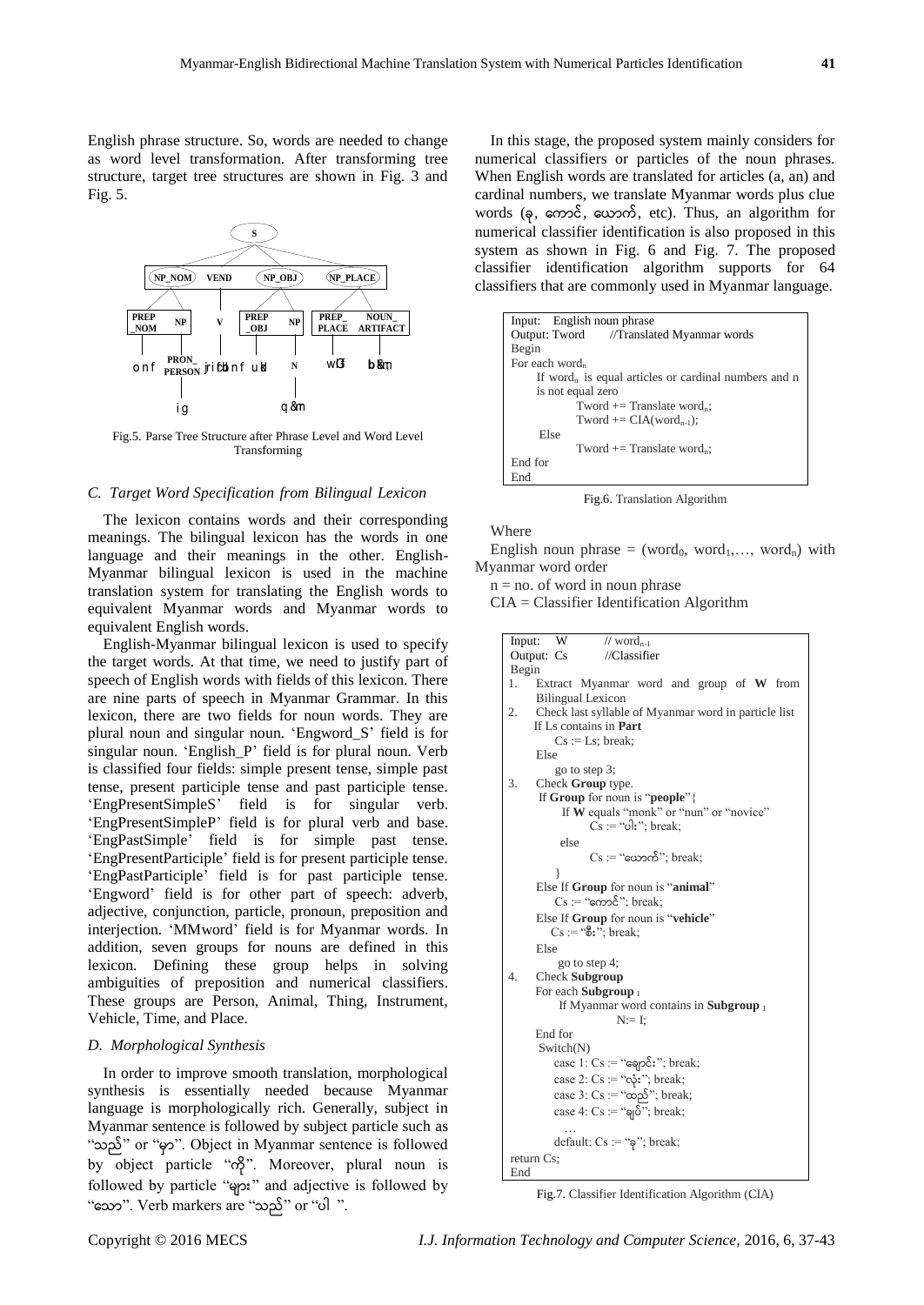Where  $W = input$  English noun word Part = set of particles list;  $Ls =$  last syllable of word; Group = people, animal, vehicle, things, other;  $Subgroup = subgroup<sub>1</sub>, subgroup<sub>2</sub>, ... subgroup<sub>i</sub>$  $I = no$ . of subgroup:  $N =$  number variable:

#### *E. Target Sentence Generation*

When the source sentence is translated to target sentence, different structures of the two languages is one of the difficulties. This problem is solved by using SCFG rules to get appropriate target sentence structure. After transforming structure, target words are specified by using bilingual lexicon. After finishing morphological synthesis, the final stage of machine translation system is target language generation. Target sentence corresponding with source sentence is generated by the system.

### V. EVALUATION RESULT

In order to measure the performance of the system, Myanmar-English machine translation system is tested by using the example sentences. Testing set of example sentences consist of over 1200 sentences. In addition, this system used Myanmar-English bilingual lexicon which contains 13373 words to translate as Myanmar words. The evaluation measures for Myanmar-English machine translation system are defined in terms of the success rate, which is calculated in the following equation.

$$
SuccessRate = \frac{\text{No. of Translated Correct Sentences}}{\text{Total No. of Sentences}} * 100\%
$$
 (1)

In English to Myanmar Machine translation, the sentence is determined as the correct sentence when not only all words in a sentence were translated but also the translated sentence was meaningful sentence. Although all words in a sentence were translated, if the translated sentence was not acceptable, it is incorrect sentence. For example, "I am glad to hear your good news." is translated as "ငါသည် သင်၏ကောင်းသော သတင်းကြားရန်ဝမ်းသာသည်", "This yard is full of children." is translated as "ဤကိုက်သည် ကနလးများ၏ပပည့်စုံသည်". In these sentences, although all words are translated, meaning of translated sentence is not acceptable. Some words are ambiguous words for verb such as "take", "get", "like" and "make" and for noun such as "leaves", "yard" and "right". In addition, translated sentence may be incorrect because of mistake of the parser. The word may be either verb or preposition and either adverb or preposition. Therefore, the Stanford parser may be wrong parsed tag. For example, the sentence "My father said me that I look like a queen." is translated as "ငါ့အဖေသည် ငါဘုရင်မတစ်ပါးကဲ့သို့ကြည့်သည်ဟု ငါကိုပြောခဲ့သည်". Moreover, when some words which is in

a source sentence did not include in lexicon, translation of such sentence is incorrect sentence. If translated sentence is lack of particles, it is determined as incorrect sentence. For example, the sentence "The stone was too heavy for him to lift it." is translated as "ကျောက်တုံးသည် သူ၎င်းမ ရန်အတွက်အလွန်လေးလံသည်" and so on. Table 3 describes evaluation of success rate for English to Myanmar machine translation on testing set containing around 1250 sentences.

In Myanmar to English machine Translation, the sentence is determined as the correct sentence when not only all words in a sentence were translated but also the translated sentence was meaningful sentence. Although all words in a sentence were translated, if the translated sentence was not acceptable, it is incorrect sentence. For example, the sentence "သူသည် သူမကို ကွန်ပျူတာ လက်ဆောင် ပေးသည်" is translated as "He gives computer  $g$ ift her.", "မေမေသည်ထမင်းနှင့်ဟင်းကိုချက်သည်"is translated as "Mother cooks cooked rice and curry." and "သူတို့သည် စာသင်ခန်းတွင်အလွန်လိမ္မာသည်" is translated as "They is clever very in classroom.". In these sentences, although all words are translated, meaning of translated sentence is not acceptable. Sometime, translated sentence may be incorrect because of mistake of the parser. ML2KR's parser cannot correctly parse some words in a sentence. For example, the sentence "သူတို့သည်ကမ်းခြေသို့ခရီးထွက်သည်" is translated as "they travels to leg shore.". Some sentences are incorrect because of ambiguous words. For example, the sentence "ေနေ ့ရာသ ီဥတ ုသည်နအးသည်" is translated as "Climate colds today." and so on. Such these sentences are determined as incorrect sentences.The evaluation result of Myanmar to English system is shown in Table 4 on testing containing 1207 sentences. These sentences were tested on testbed specification that processor is Intel(R) Core(TM) i5-2430M CPU @ 2.40GHz 2.40 GHz and RAM is 4.00GB and Operating System is 32-bit OS.

Table 3. Evaluation Result of Myanmar to English Machine Translation

| E to M System             | No. of<br><b>Sentence</b> | <b>Success</b><br>Rate | Average<br><b>Translation</b><br>Time |
|---------------------------|---------------------------|------------------------|---------------------------------------|
| <b>Correct Sentence</b>   | 1030                      |                        |                                       |
| <b>Incorrect Sentence</b> | 224                       | 82.14%                 | 3 sec                                 |
| Total                     | 1254                      |                        |                                       |

Table 4. Evaluation Result of English to Myanmar Machine Translation

| M to E System             | No. of<br><b>Sentence</b> | <b>Success</b><br>Rate | Average<br><b>Translation</b><br>Time |  |
|---------------------------|---------------------------|------------------------|---------------------------------------|--|
| <b>Correct Sentence</b>   | 971                       | 80.45%                 | 8 sec                                 |  |
| <b>Incorrect Sentence</b> | 236                       |                        |                                       |  |
| Total                     | 1207                      |                        |                                       |  |

#### VI. CONCLUSION

Bidirectional translation system is implemented for Myanmar and English language using rule based machine translation. Therefore, SCFG rules are generated via CFG